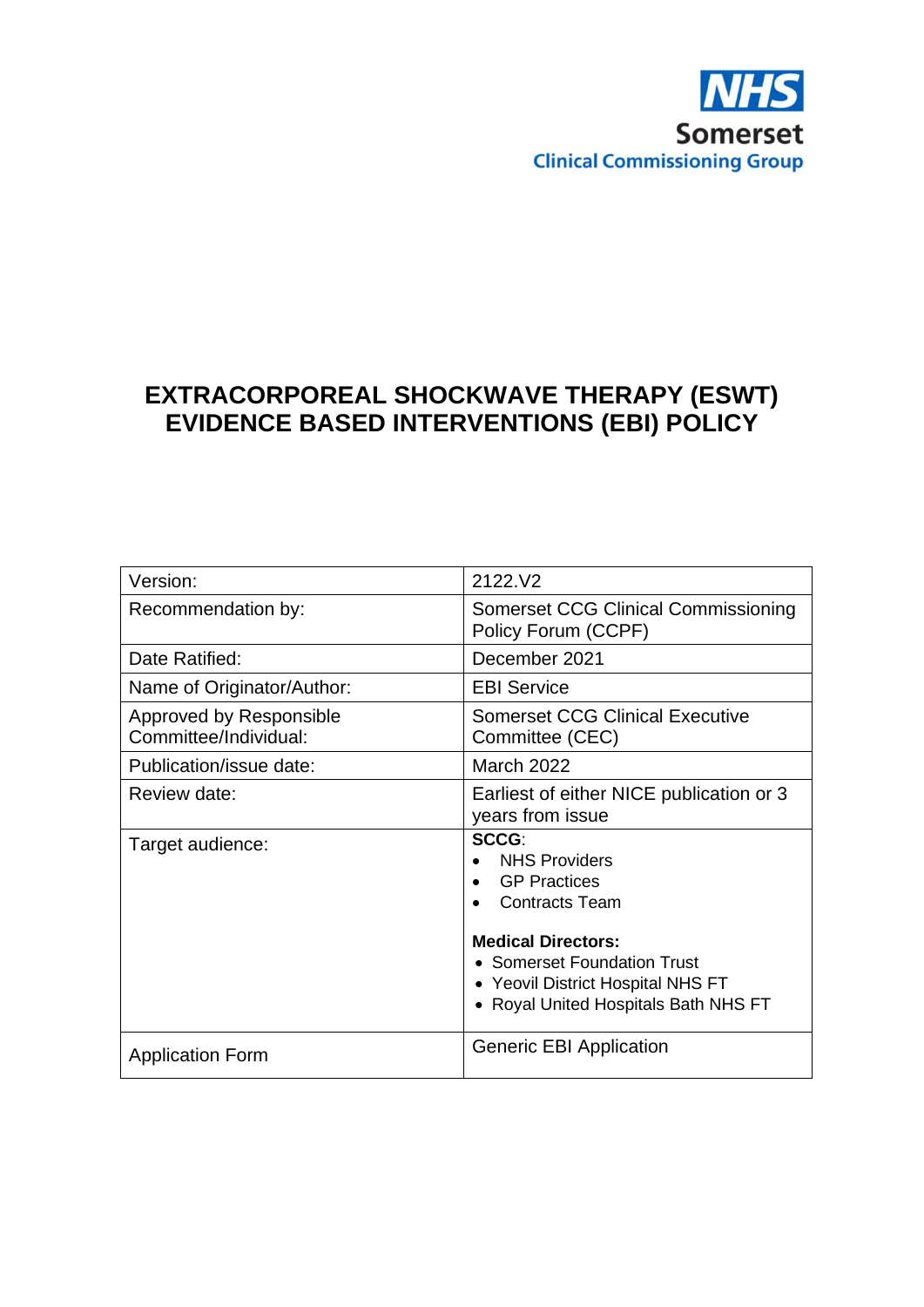#### **EXTRACORPOREAL SHOCKWAVE THERAPY (ESWT) EVIDENCE BASED INTERVENTIONS (EBI) POLICY**

| <b>Section</b> | <b>CONTENT</b>                                          | Page |
|----------------|---------------------------------------------------------|------|
|                | <b>Version Control</b>                                  |      |
|                | <b>General Principles</b>                               |      |
| $\overline{2}$ | <b>Policy Criteria</b>                                  |      |
| 3              | <b>Evidence Based Interventions Application Process</b> |      |
| 4              | <b>Access To Policy</b>                                 |      |
| 5              | References                                              |      |

## **VERSION CONTROL**

| <b>Document Status:</b> | Current policy |
|-------------------------|----------------|
| <b>Version:</b>         | 2122.V2        |

| <b>DOCUMENT CHANGE HISTORY</b> |               |                                                                        |  |  |
|--------------------------------|---------------|------------------------------------------------------------------------|--|--|
| <b>Version</b>                 | <b>Date</b>   | <b>Comments</b>                                                        |  |  |
| 1718.V1                        | December 2021 | 3-year review, removal of IPG21 & background<br>info, template updated |  |  |
|                                |               |                                                                        |  |  |
|                                |               |                                                                        |  |  |

| <b>Equality Impact Assessment</b><br><b>EIA</b> | N/A           |
|-------------------------------------------------|---------------|
| <b>Quality Impact Assessment QIA</b>            | 18/09/2017 V1 |
| <b>Sponsoring Director:</b>                     | Dr A Murray   |
| <b>Document Reference:</b>                      | 2122.V2       |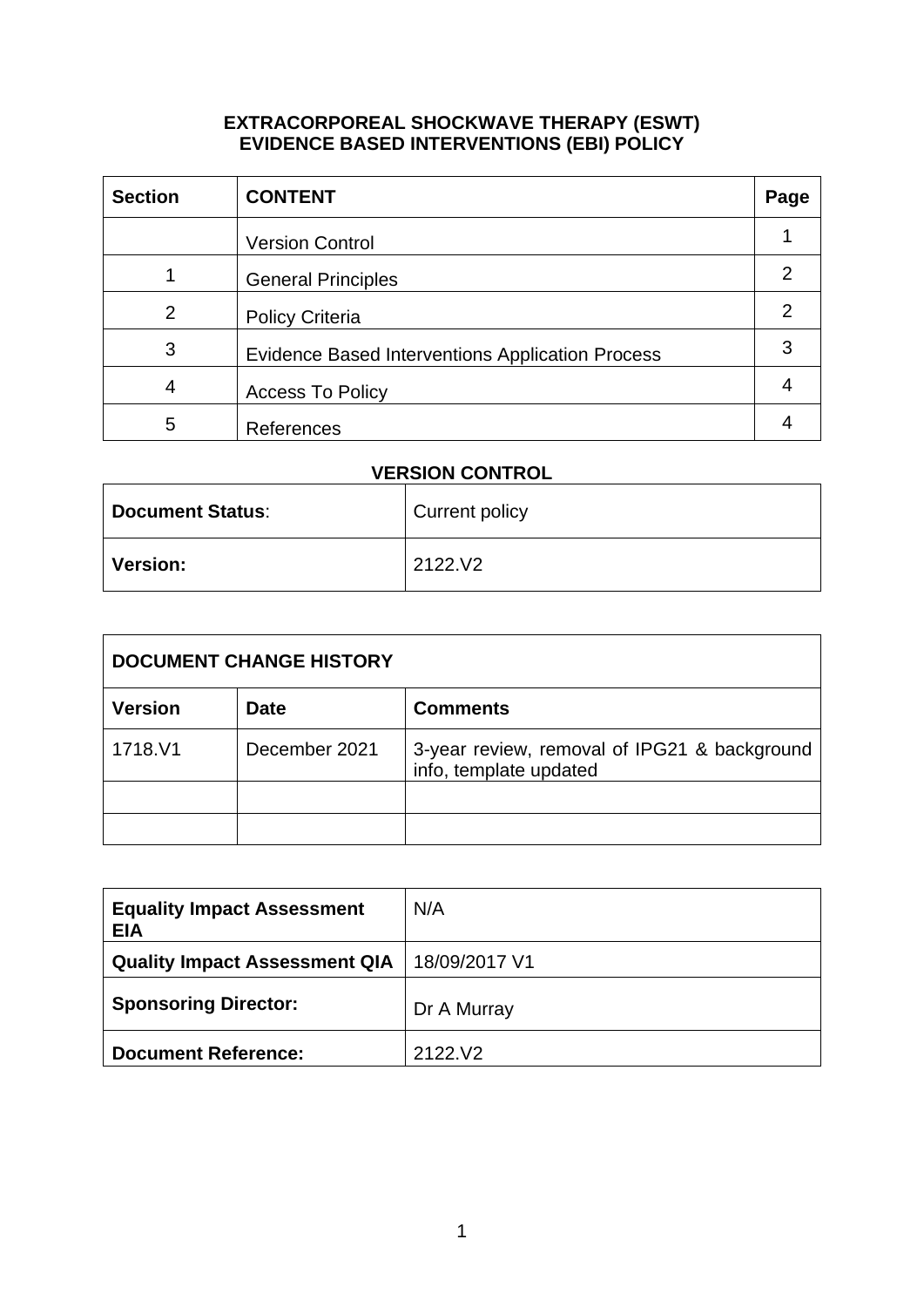## **1 GENERAL PRINCIPLES (EBI)**

- 1.1 Funding approval must be secured prior to a referral for an assessment and/or surgery. Referring patients to secondary care without funding approval having been secured not only incurs significant costs in out-patient appointments for patients that may not qualify for surgery, but inappropriately raises the patient's expectation of treatment
- 1.2 On limited occasions, we may approve funding for an assessment only in order to confirm or obtain evidence demonstrating whether a patient meets the criteria for funding. In such cases, patients should be made aware that the assessment does not mean that they will be provided with surgery and surgery will only be provided where it can be demonstrated that the patients meet the criteria to access treatment in this policy
- 1.3 Funding approval will only be given where there is evidence that the treatment requested is effective and the patient has the potential to benefit from the proposed treatment. Where it is demonstrated that patients have previously been provided with the treatment with limited or diminishing benefit, funding approval is unlikely to be agreed
- 1.4 Receiving funding approval does not confirm that they will receive treatment or surgery for a condition as a consent discussion will need to be undertaken with a clinician prior to treatment
- 1.5 The policy does not apply to patients with suspected malignancy who should continue to be referred under 2 week wait pathway rules for assessment and testing as appropriate
- 1.6 Patients with an elevated BMI of 30 or more may experience more postsurgical complications including post-surgical wound infection so should be encouraged to lose weight further prior to seeking surgery. <https://www.sciencedirect.com/science/article/pii/S1198743X15007193> (Thelwall, 2015)
- 1.7 Patients who are smokers should be referred to smoking cessation services in order to reduce the risk of surgery and improve healing

## **2 POLICY CRITERIA NOT COMMISSIONED**

- 2.1 Extracorporeal shockwave therapy is **not commissioned** by the CCG
- 2.2 This policy does not apply to:
	- Extracorporeal shock wave lithotripsy (ESWL) which is a common way of treating kidney stones that can't be passed in the urine
	- The Exogen Bone Healing system which is routinely commissioned for non-union of fractures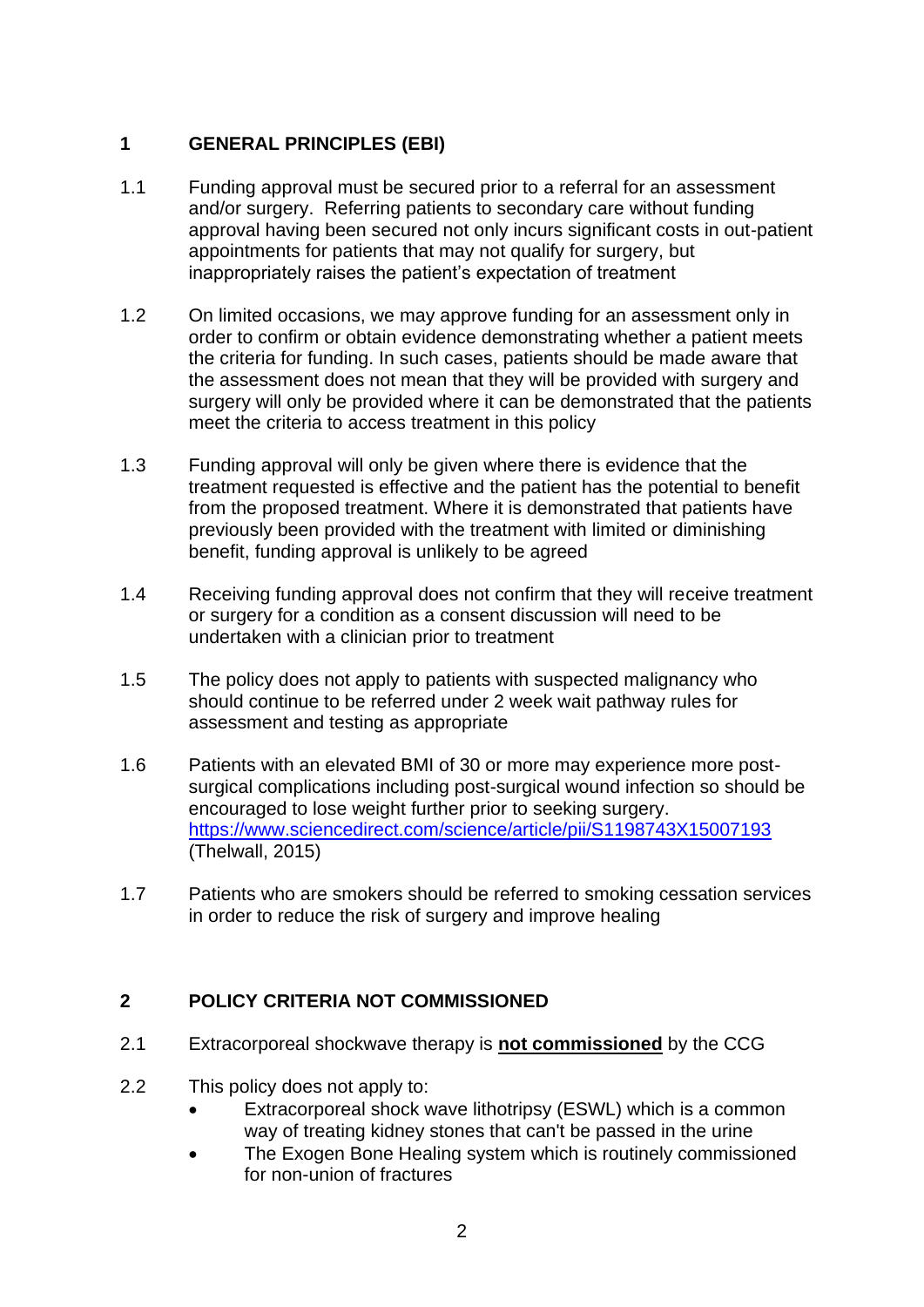#### 3 **EVIDENCE BASED INTERVENTIONS APPLICATION PROCESS**

- 3.1 Patients who are not eligible for treatment under this policy may be considered on an individual basis where their GP or Consultant believes exceptional circumstances exist that warrant deviation from the rule of this policy
- 3.2 Completion of a **Generic EBI Application Form** by a patient's GP or Consultant is required
- 3.3 Applications cannot be considered from patients personally
- 3.4 Only electronically completed EBI applications will be accepted to the EBI **Service**
- 3.5 It is expected that clinicians will have ensured that the patient, on behalf of who they are forwarding the application for, is appropriately informed about the existing policies prior to an application to the EBI service. This will reassure the service that the patient has a reasonable expectation of the outcome of the application and its context
- 3.6 EBI applications are reviewed and considered against clinical exceptionality

For further information on 'clinical exceptionality' please refer to the NHS England information using the link below page 9-13; [https://www.england.nhs.uk/wp-content/uploads/2017/11/comm-policy](https://www.england.nhs.uk/wp-content/uploads/2017/11/comm-policy-indivdual-funding-requests.pdf)[indivdual-funding-requests.pdf](https://www.england.nhs.uk/wp-content/uploads/2017/11/comm-policy-indivdual-funding-requests.pdf)

Social, Emotional and Environmental factors *i.e., income, housing, environmental pollution, access to services, family, friends, ethnicity, life experiences etc.* CANNOT be considered with an application

- 3.7 Where appropriate photographic supporting evidence can be forwarded with the application form
- 3.8 An application put forward for consideration must demonstrated some unusual or unique clinical factor about the patient that suggests they are exceptional as defined below:
	- Significantly different to the general population of patients with the condition in question
	- Likely to gain significantly more benefit from the intervention than might be expected from the average patient with the condition